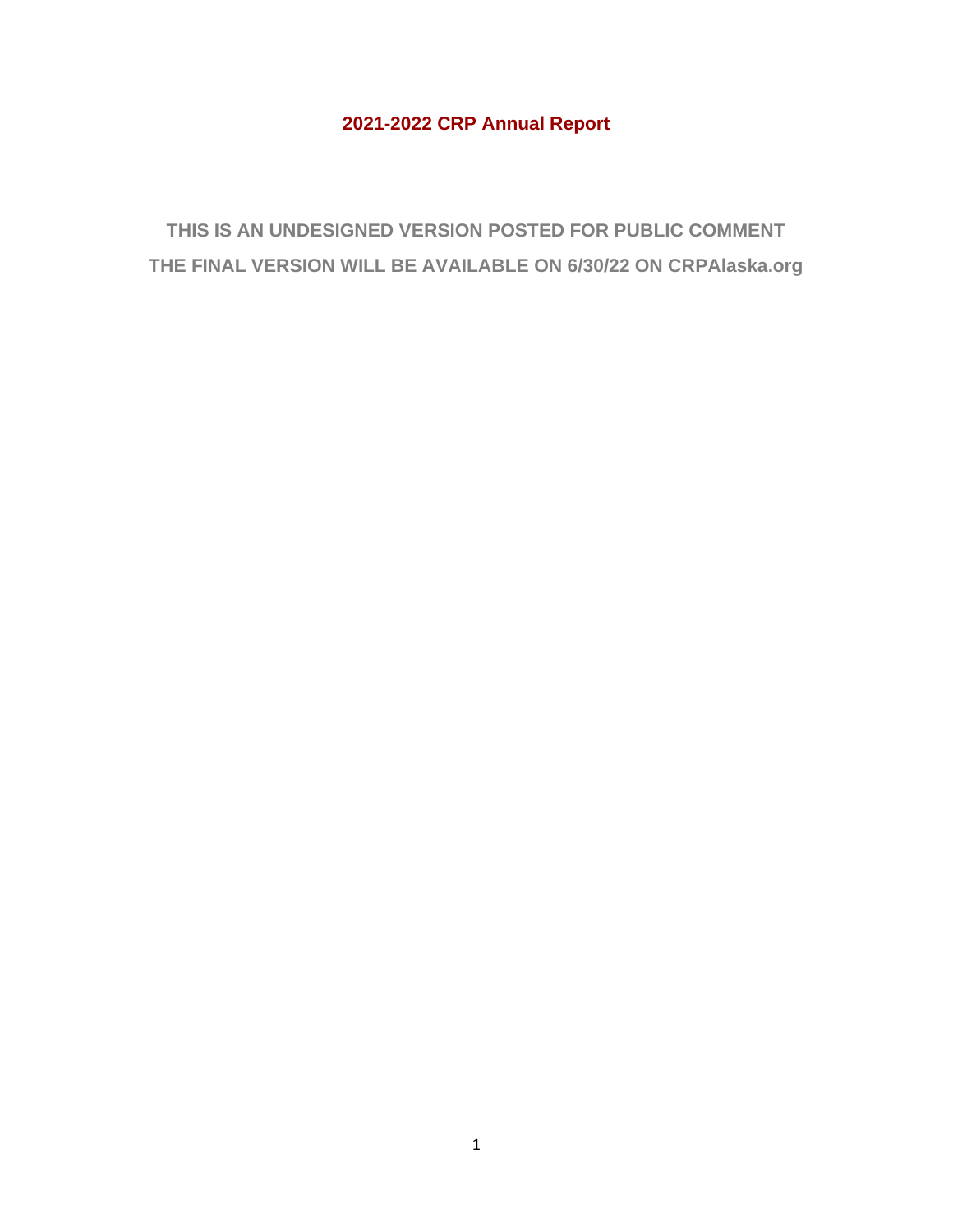# TABLE OF CONTENTS

3 About the Alaska Citizen Review Panel

4 CRP Activities

6 Findings, Challenges and Recommendations

14 Acronym List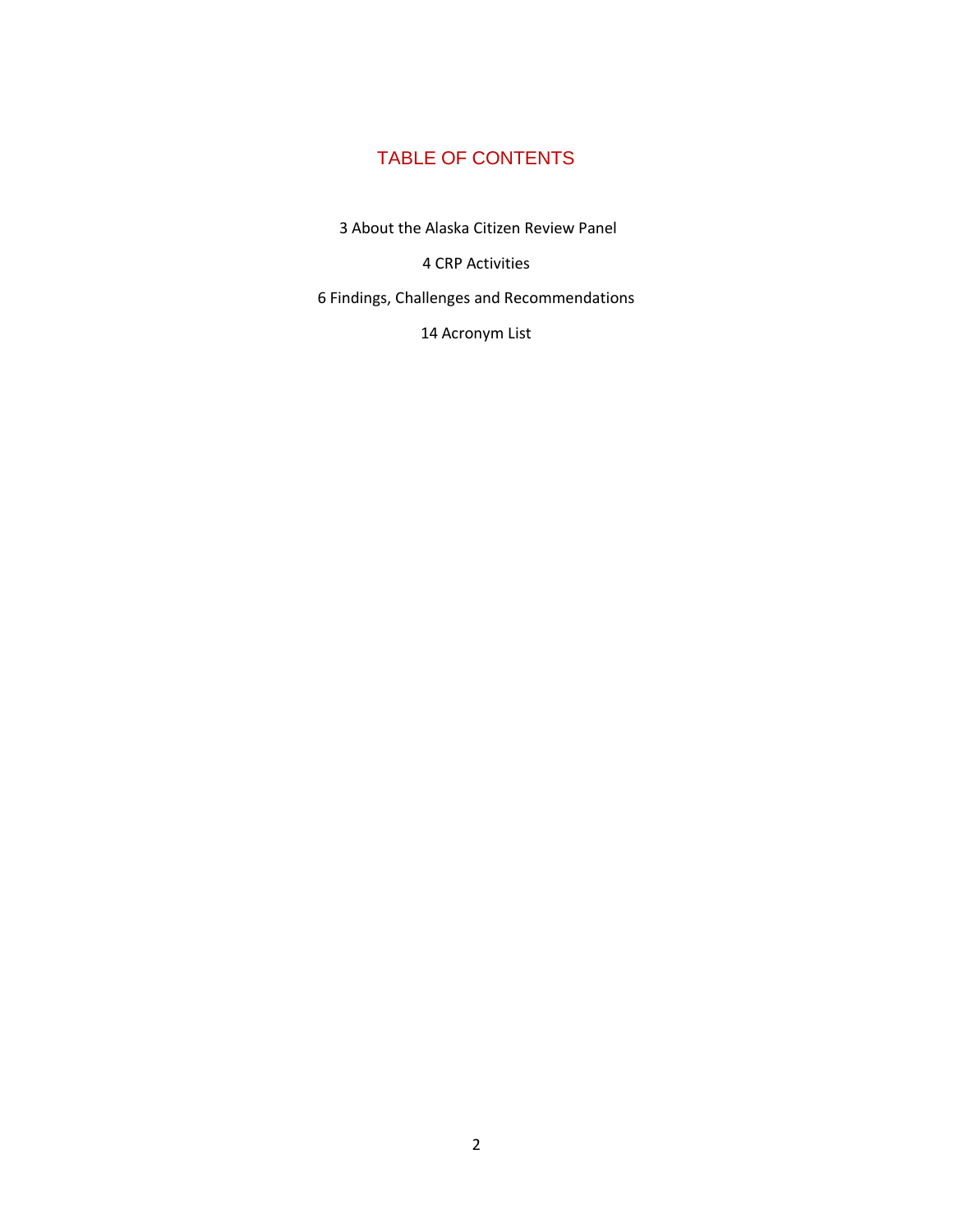## ABOUT THE CRP

### **AUTHORITY**

The Alaska Citizen Review Panel (CRP or Panel) is federally mandated through the 1996, 2003, and 2010 amendments to the Child Abuse Prevention and Treatment Act (CAPTA) and authorized through Alaska Statute Sec. 47.14.205. The Panel operates under a set of operating guidelines which are available on the CRP's website.

### **FUNCTIONS**

The primary purpose of Citizen Review Panels is to assist state and local child protection systems in improving services through evaluation, public outreach, and advocacy. In Alaska, the designated child protection agency is the Office of Children's Services (OCS). Therefore, the Alaska Citizen Review Panel:

• Evaluates the extent to which OCS is effectively discharging its child protection responsibilities under: CAPTA State Plan (42 U.S.C. 5106a(b)); and Child and Family Services Plan (CFSP); Child Protection Standards under federal and state laws; and any other criteria that the Citizen Review Panel considers important to ensure the protection of children.

• Conducts public outreach and gathers public comments on current OCS procedures and practices involving child protection services.

• Advocates for relevant actions that help improve the child protection services system in Alaska.

### **STRUCTURE AND MEMBERSHIP**

Membership on the CRP is voluntary and is expected to represent the diversity of the state. The CRP selects its own members through a formal recruitment and application process. State regulation specifies that the CRP should be composed of a minimum of five members and should not exceed nine members (7 ACC 58.020). The 2021-2022 CRP was composed of nine members, with each of the five regions of Alaska being represented in the membership. Members elect officers from among the membership. Term limits are established through state regulations.

PANEL MEMBERSHIP DURING 2021-2022 INCLUDED:

Cameron Adams (Chair) - Anchorage Lucinda Alexie (Vice-Chair) - Bethel Wendy Barrett - Anchorage Retchenda George-Bettisworth - Fairbanks Kimberlee Saunders- Kodiak Sharon Sparks - Nome Trevor Storrs - Anchorage Colin Underwood-Anchorage Kathleen Yarr- Ketchikan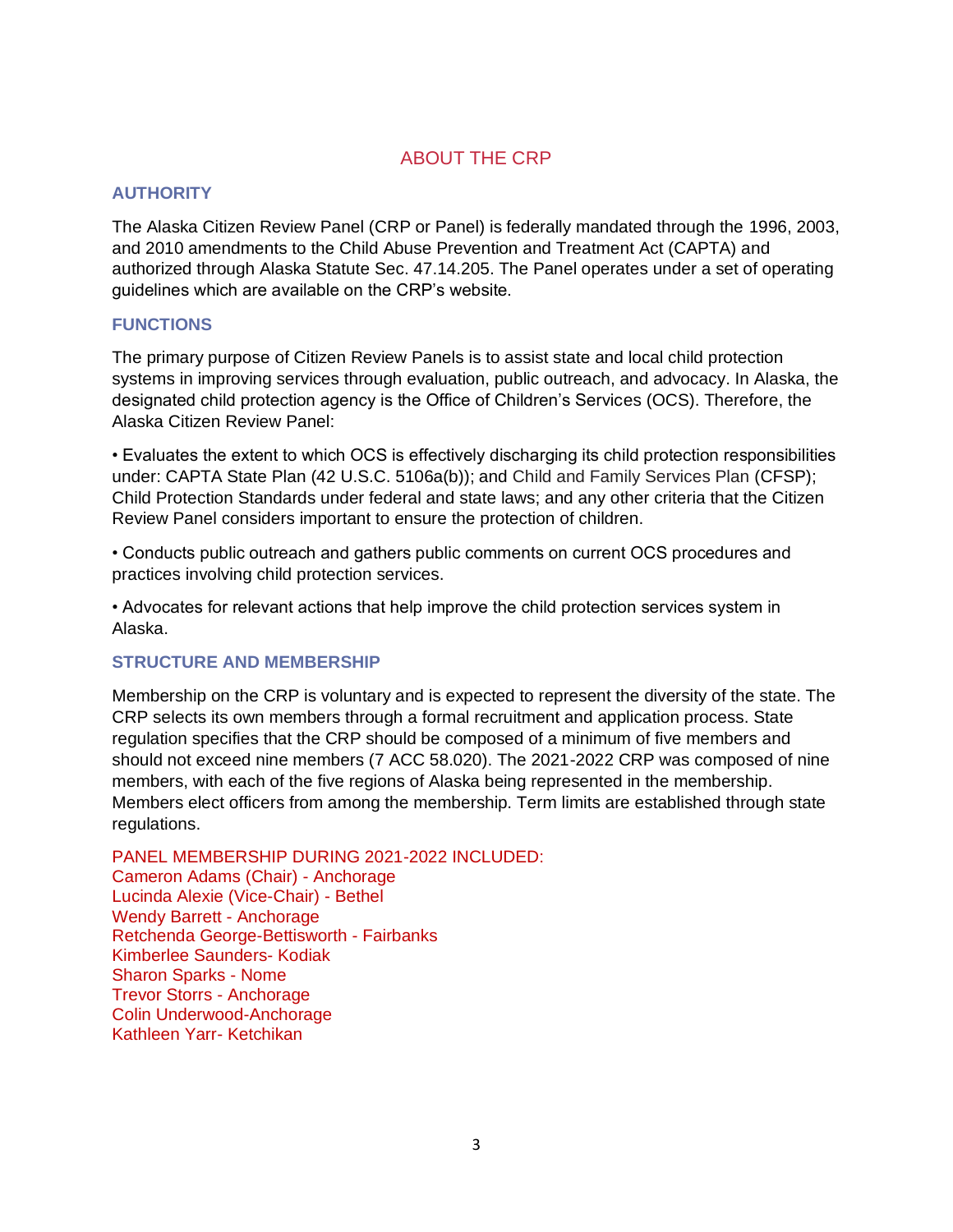#### **ENDURING PRIORITIES**

The Alaska Citizen Review Panel conducted a strategic planning process during the summer of 2019. As part of this process, panel members identified enduring priorities to guide CRP activity and inquiry over a five-year period. These priorities provide a focused framework for carrying out the CRP's basic functions using a targeted approach. During the strategic planning process, the CRP identified the following enduring priorities:

- Reciprocal Engagement
- Public Outreach
- Collaborative Relationship with OCS
- CRP Education and Development
- Healthy CPS System

### **2021 - 2022 CRP ACTIVITIES**

### **QUARTERLY MEETINGS**

Due to the geographic dispersion of the CRP members and safety concerns related to the COVID-19 pandemic, meetings were held either completely remote or in a hybrid format with inperson and Zoom attendance options. The October and January Quarterly Meetings were held via Zoom. The fall Annual Retreat and the summer Annual Meeting, which serve as the other two quarterly meetings, were held in a hybrid format. All quarterly panel meetings are open to public attendance via Zoom and include a public comment period. The date, time and location were announced prior to the meeting and were posted on the CRP's website. In January, meetings began to be publicly posted on the State of Alaska's Online Public Notices website [https://aws.state.ak.us/OnlinePublicNotices.](https://aws.state.ak.us/OnlinePublicNotices) Notes from each meeting can be accessed on the Work Products page of the CRP website.

#### **MONTHLY MEETINGS WITH OCS**

In order to maintain a healthy working relationship and stay informed of the latest developments in practice and policy, the CRP meets monthly via Zoom with the Director and the Division Operations Manager of OCS. They share mutual progress, discuss latest developments, and respond to mutual queries. The monthly meetings are open to public attendance via Zoom and include a public comment period. The date, time and location were announced prior to the meeting and were posted on the CRP's website. Meetings began to be publicly posted on the State of Alaska's Online Public Notices website<https://aws.state.ak.us/OnlinePublicNotices> in January. Notes from each meeting can be accessed on the Work Products page of the CRP website.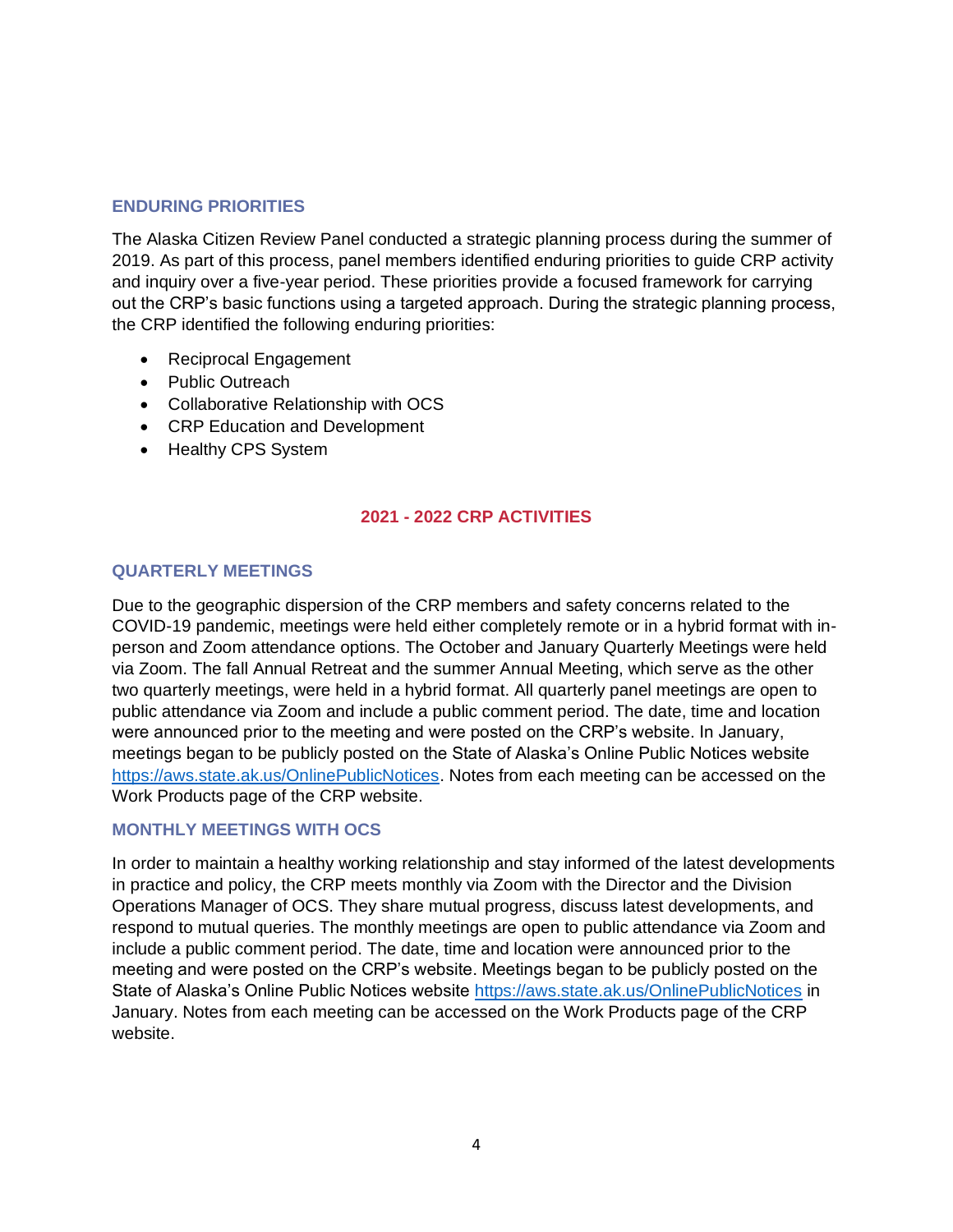#### **SITE VISITS**

In previous years, the CRP has conducted inperson site visits to OCS regional and field offices to gather information on practices and assess working relationships between OCS and its local partners. During the 2021 Annual Retreat, the CRP reflected on the site visit process and designed a different approach for this year that would allow them to directly connect with frontline child welfare workers. In lieu of the usual site visits, the Panel hosted a series of round table discussions focused on the issue of worker retention.

Throughout February and March of 2022, CRP members conducted round table discussions via Zoom with case-carrying child welfare workers in the Anchorage, Southeast, Southcentral, Western and Northern regions. A significant portion of the Citizen Review Panel's activities involved the research, design, and implementation of the round table discussions on worker retention. As such, the bulk of the following recommendations around retention and recruitment came from that process.

The full 2022 CRP OCS Round Table Discussions Report can be found at [www.CRPalaska.org.](http://www.crpalaska.org/)

### 2022 CRP OCS **Round Table Discussions**

#### **Identify Focus**

During the Annual Retreat, workforce retention was identified as the primary focus for the upcoming year.

OCS reported that the current turnover for child welfare workers in Alaska is the highest it has ever been

#### Development

Open-ended questions were developed using themes identified in the lit review and Panel observations from the OCS reports.

Themes focused on the role of organizational culture in retention and the importance of looking at worker wellness from an individualized and multidimensional perspective.

#### **Discussions**

A 2 hour discussion was held via Zoom in each of the 5 regions of Alaska. Only case-carrying child welfare workers were invited to participate, no OCS leadership was in attendance. This format encouraged open and honest engagement.

This project offered workers an opportunity to share their experiences with an independent aroup. Participants reported a desire to be involved in finding solutions to the retention issue

#### Report

The outline and notes were used to create a summary report which will be shared with all participants, the OCS Director, Commissioner of DHSS and the Governor's office.

The CRP encourages OCS to share the report, and their response on how they will utilize the report, with all OCS staff.

The 2022 CRP OCS Round Table Discussions Report can be accessed at CRPalaska.org.

Research At the request of the CRP, a practicum student with the Social Work Department at The University of Alaska, Fairbanks conducted a literature review on child welfare worker retention.

The CRP reviewed OCS annual staff surveys, exit surveys and longevity study findings.

#### Recruitment

OCS leadership introduced the project to workers via email & shared info for the round table in their region.

**CRP** Coordinator's office handled all RSVP's and direct correspondence with participants.

Throughout all steps of the process, participants were reminded that the CRP operates independent of OCS & no identifying info would be shared with OCS.

#### Analusis

Note taking: Panel members & the CRP Coordinator took notes during each discussion

Debrief: Participating Panel members came to a consensus on broad takeaways and notable quotes for each region

Summary Outline: Themes that consistently arose across all or most regions were identified

#### Recommendations

Findings from the 2022 CRP OCS **Round Table Discussions helped** inform the recommendations in the 2021-2022 CRP Annual Report.

The Annual Report will be sent to OCS for response and will be made available to the public, community stakeholders and Alaska's policymakers.

FOR MORE DETAILS, VISIT www.CRPalaska.org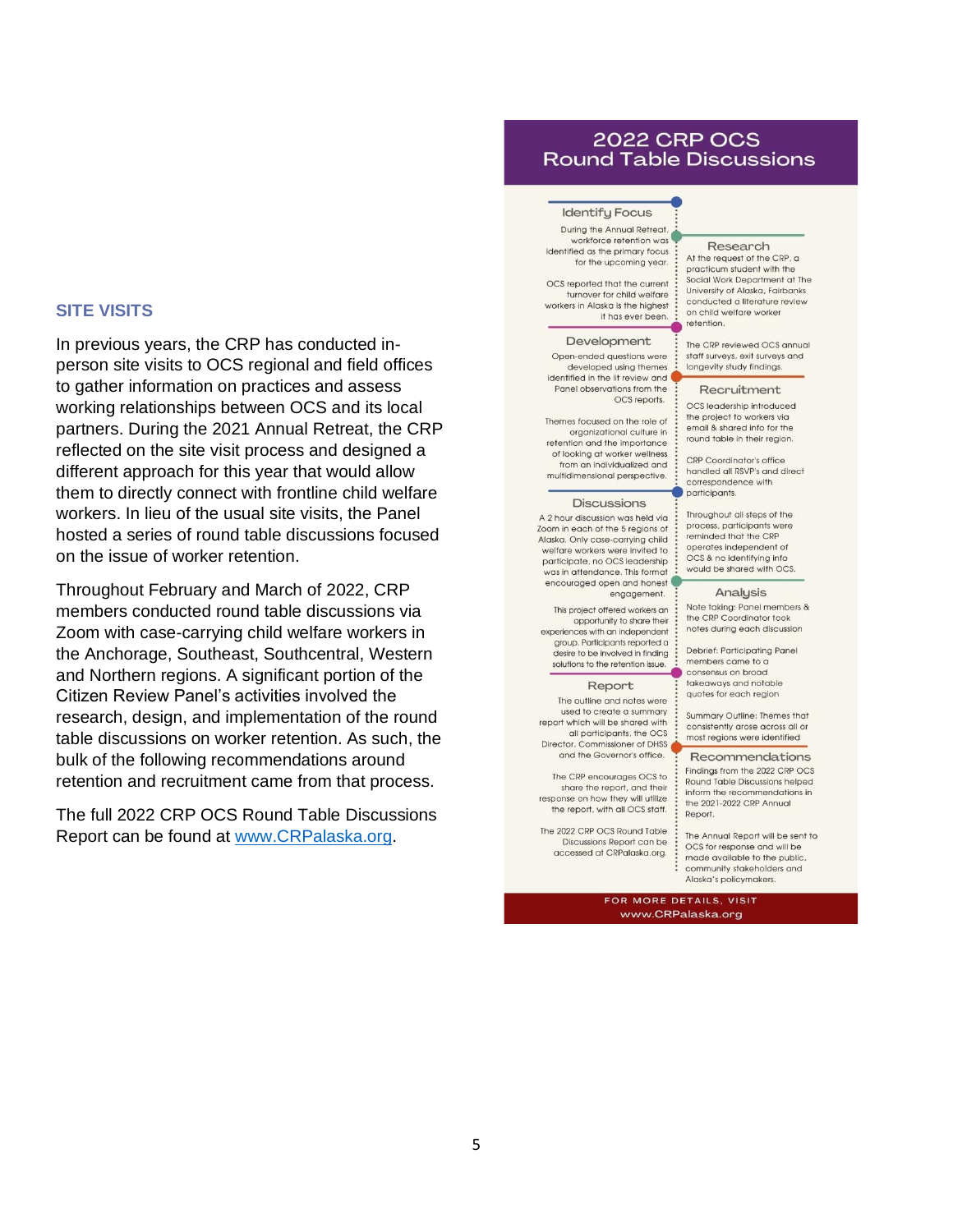## **2021-2022 FINDINGS, CHALLENGES AND RECOMMENDATIONS**

The Citizen Review Panel findings and recommendations for 2021-2022 are organized under each enduring priority.

- Findings include observations made by the CRP during the year while carrying out its functions.
- Challenges acknowledge factors that the system may be facing when considering why findings may exist.
- Recommendations identify ways to move forward in addressing the findings and challenges.

## **HEALTHY CHILD PROTECTIVE SERVICES SYSTEM**

The Citizen Review Panel aims to support the Office of Children's Services in becoming a more functional and impactful child protective services system. In the five-year Long Range Plan that was developed in 2019, the CRP suggested exploration of the areas of day-to-day worker wellness, the rate of employee turnover, and community relationships for workers. To ensure that Alaska's children receive the protection, support, and quality of case management they deserve, OCS employees need a supportive environment and a workplace that is sustainable.

High staff turnover continues to be a challenge faced by child welfare systems nationwide. OCS Division Operations Manager, Travis Erickson, shared with the Panel that Alaska OCS reached a 60% turnover rate for case-carrying staff in quarter two of this fiscal year. Understanding that a strong and stable workforce improves outcomes for children and families, the CRP identified the issue of workforce retention as its primary focus for 2021-2022. The CRP requested a literature review be conducted on child welfare worker retention-related research. A practicum student placed at the CRP Coordinator's office by the Social Work Department at The University of Alaska, Fairbanks, conducted the literature review and provided overall support to this project. Using that research, and exit survey and longevity reports provided by OCS, the CRP designed and hosted a series of round table discussions with case-carrying frontline OCS staff. The intent of these discussions was to help the Panel understand the root causes of high staff turnover rates at OCS and identify potential measures that might be explored to address this critical problem in Alaska's child welfare system.

The following findings reflect the experiences shared by frontline child welfare workers during the round table discussions. The challenges are in reference to the round table discussion process. The recommendations section is broken down into ways to strengthen recruitment efforts and improve retention by looking at worker wellbeing from a multidimensional perspective.

### ROUND TABLE FINDINGS

• There is a perceived lack of transparency around caseloads and availability of support during the hiring process.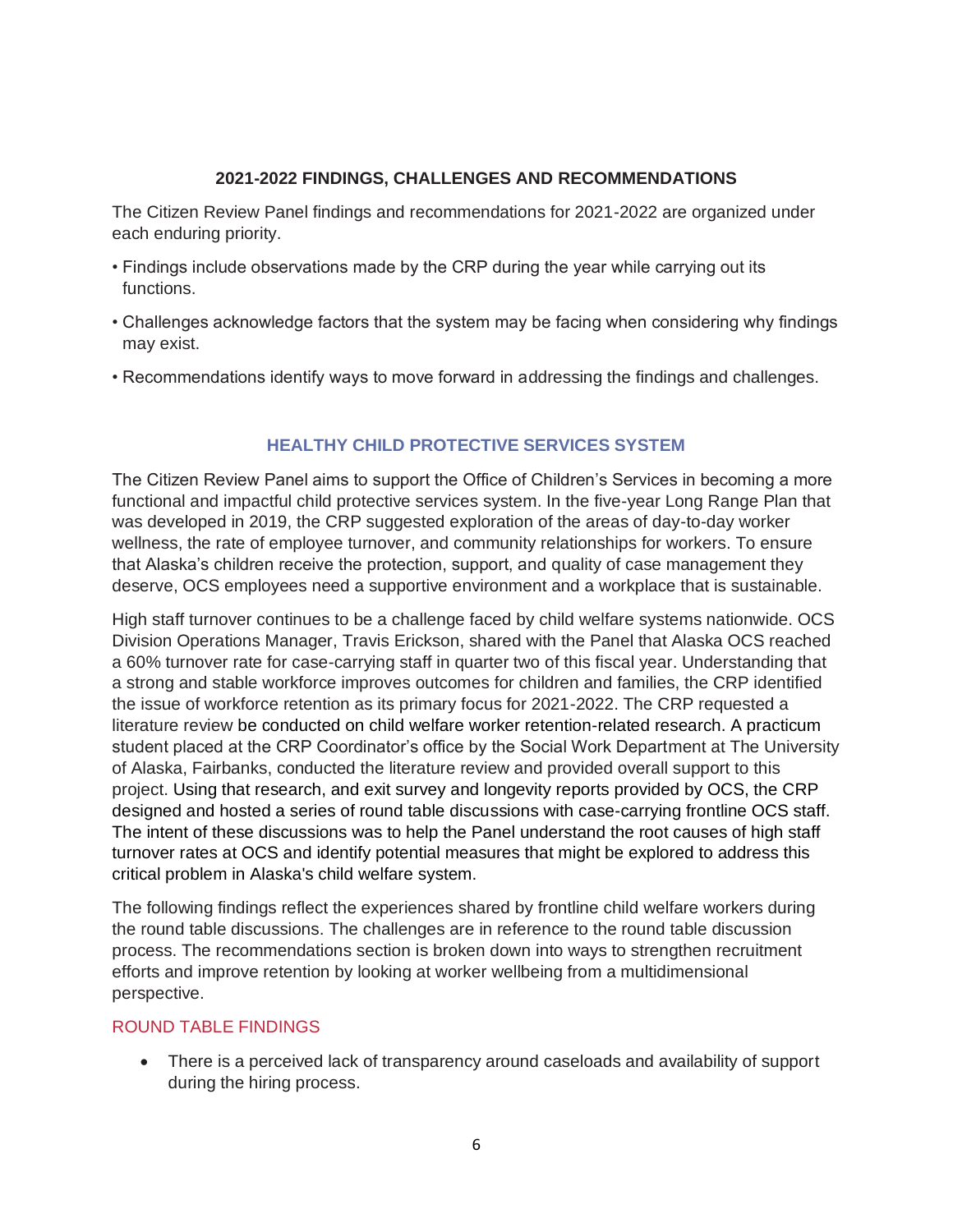- There is a general lack of awareness among workers about wellness tools offered by OCS.
- Improved or increased access to supervision would better support worker wellness.
- The organizational culture at OCS was described as toxic, unsupportive, disconnected, disorganized and one that encourages people to overwork themselves.
- Participants expressed a variety of ways they could feel more valued, that included improved benefits, increased access to supervisors, recognition, and improved safety.
- Lack of reliable technology leads to inefficiencies, increased workload, and decreased wellness.
- A frequent response around why workers leave OCS had to do with a lack of support or mistreatment from management although one region strongly identified high caseloads as the main reason people leave OCS. Workers across multiple regions said people stay with OCS if they have access to support and good supervision.

## ROUND TABLE CHALLENGES

- The CRP only had the capacity to conduct one round table in each region. Participation may have been improved if there were more meeting opportunities for workers.
- Participants expressed they often respond to worker surveys and participate in these types of discussions, but they become frustrated when they do not see any results from their efforts. This concern may have prevented some workers from participating in the CRP round table discussions.
- While a virtual format makes it convenient for participants to join from any location, an inperson experience for future round table discussions may improve engagement.

## RECOMMENDATIONS

**Retention:** OCS needs to take a multi-pronged approach to improve worker retention. With that understanding, it is important to look at the following recommendations as interconnected pieces to the puzzle. OCS is currently taking many steps to address retention including adding a second safety officer position, a mental health clinician, implementing the Facilitating Attuned Interactions (FAN) model of reflective supervision, working toward improvements in their hardware and software to add efficiencies, and exploring the creation of positions for advancement that do not include a supervisory element. These measures should all be taken and supported by the State of Alaska. In addition to current efforts, CRP recommends that OCS create a team composed of 3 people within OCS to develop a robust recruitment and retention program. This program should focus on organizational culture, wellness, compensation and benefits, training, and technology.

Organizational Culture & Worker Wellness

- OCS needs to focus on improving its organizational culture. Almost all regions reported dissatisfaction with their leadership and management. When one region reported positively about their supervisor, they appeared to have better wellness and satisfaction with their job. This is supported by previous CRP site visits where good supervision was noted as a strength of that office.
- Special attention should be paid to an evaluation of organizational culture. Round table discussion participants strongly identified the following as ways to improve organizational culture and worker wellness: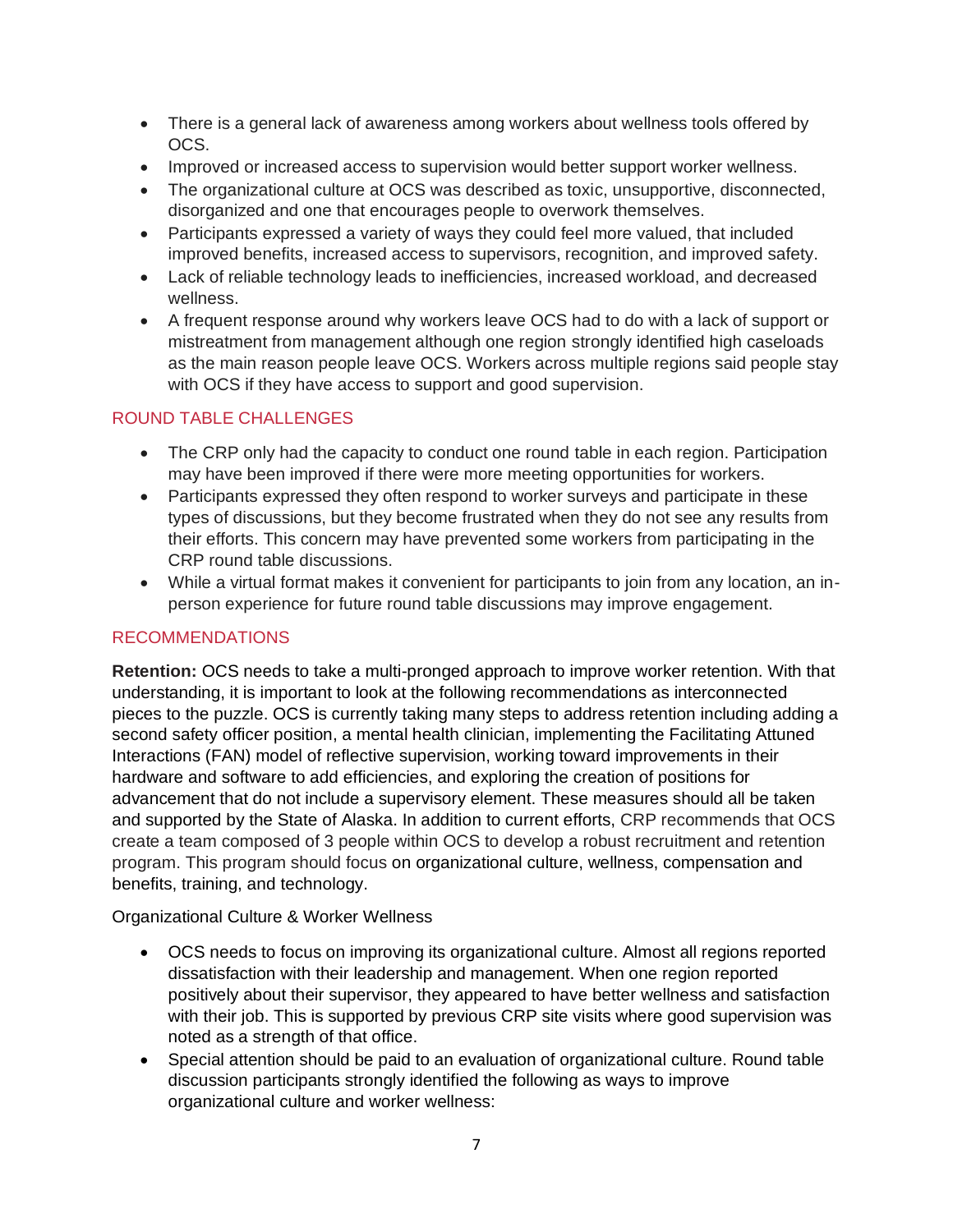- o Improved access to supportive supervision
- o Prioritization of workers physical and psychological safety
- o Team building activities
- $\circ$  Improved or increased access to a mental health provider, secondary trauma support groups and mandatory time to debrief or process critical incidents
- $\circ$  Expanding the mentor program or increasing opportunities for peer support
- $\circ$  OCS should develop a culture of transparency wherein leadership regularly communicates with staff about what is going on with the organization and things that will be impacting workers.
- CRP recommends that OCS develop and implement a formal wellness plan for workers and identify ways to increase awareness of the wellness tools currently available. Some of these recommendations are low-cost, tangible steps that could be implemented in the short term while a formal wellness plan is developed. Suggestions include:
	- o Team building activities
	- o Debriefing and peer support time allotment
	- o Worker recognition
	- $\circ$  Curating a leadership team that encourages and supports workers creating and maintaining work-life boundaries
	- $\circ$  Create a confidential peer-counseling helpline to cope with everyday challenges
	- $\circ$  Engaging former OCS staff to support new staff in a peer-to-peer program
	- o Consider how to support workers with families. OCS should evaluate how it creates an environment where parents can effectively work for OCS.

## Compensation & Benefits

- OCS should review compensation policies for overtime, travel time, on call and comp time.
	- $\circ$  On-call compensation was discussed as a source of frustration, with staff reporting they are not adequately compensated while on stand-by status. They only receive full compensation when on an actual call but are not compensated for the disruption in their lives that comes as a result of having to be available for an entire week.
- Worker education on existing time-keeping policies should be improved as workers reported a lack of knowledge or clarity on policies.
- OCS should identify alternative ways to help workers feel more valued such as recognition of workers and creation of a Protective Services Specialists (PSS) III position.
- OCS should consider supporting workers by offering programs that help them access post-graduate degrees or courses.

### Training & Development

- Workers need training in deciphering the results of drug testing and improved or additional training in writing court reports.
- Workers could benefit from training dedicated to personal development such as a social emotional learning course where staff are encouraged to learn about themselves and develop the skills needed to manage the stresses of the job.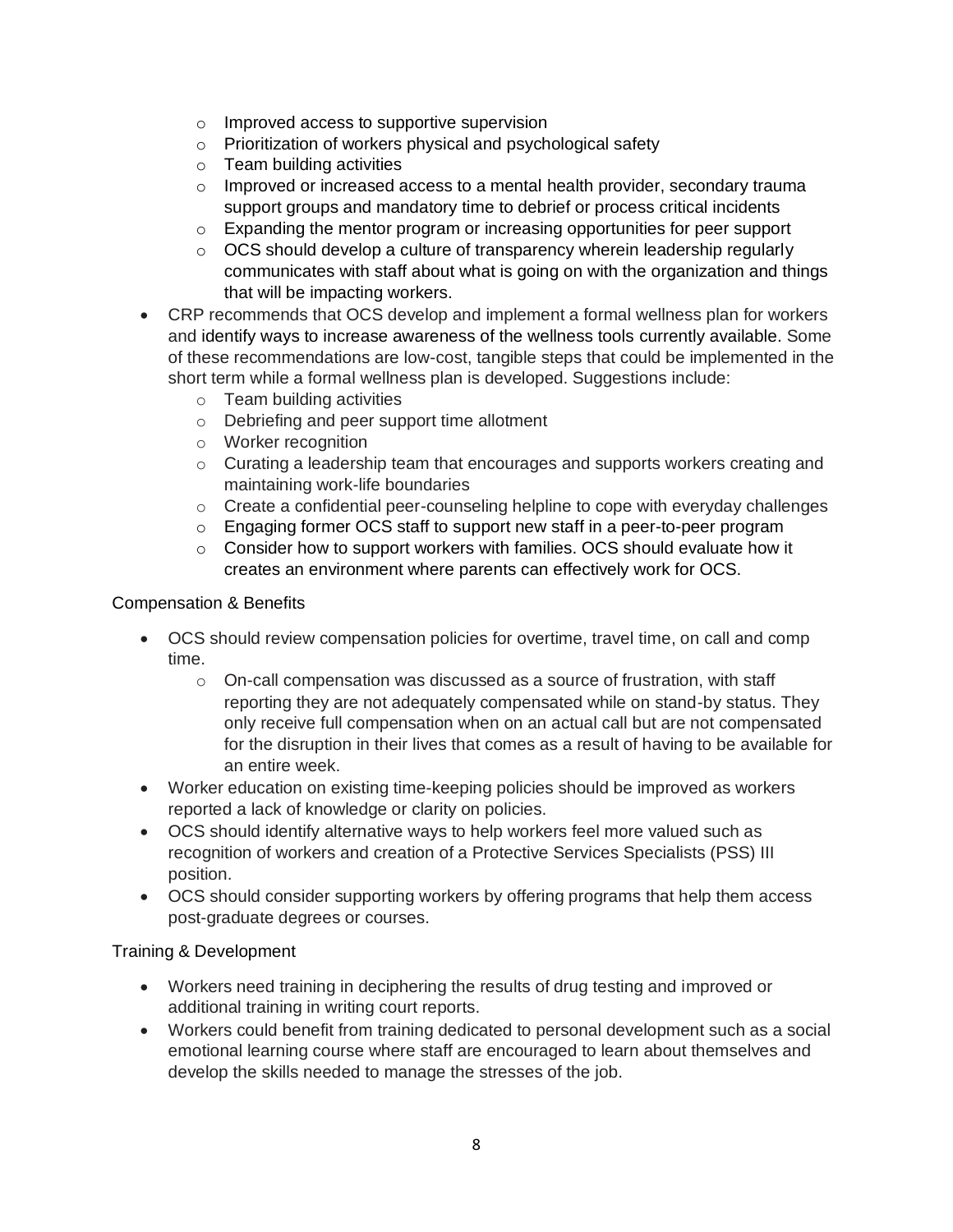- Create an evaluation process that is more reflective of worker's efforts and focuses less on data that may not accurately demonstrate their efforts
- Workers need additional or improved training in working with diverse populations. Participants in the round table expressed their training is not reflective of the needs of the populations they work with.

Technology, Workflow & Support

- OCS needs to improve software, hardware, and leverage technology to improve efficiency in the field and during reporting.
	- o OCS should maintain a centralized electronic health information system where child and family information, note taking and charting, and records can all be updated and accessed.
	- o All workers should have laptops that reliably hold a charge.
	- o Dictation software should be offered to aid in note writing.
- Assess inefficiencies and workflows; develop a strategy to address barriers and challenges
- Create more SSA positions to support case carry workers in their efforts
- Create positions whose only job is to take on extra cases or provide extra support when caseloads are high
- In consultation with workers/managers, OCS should develop recommendations on how the surplus funding that OCS returns each year due to understaffing could be effectively utilized.

**Recruitment:** OCS should re-evaluate its recruitment strategies. No workers identified any recruitment efforts by OCS; the staff either found the job posting on the state of Alaska website or were recruited by friends.

- OCS should leverage the use of its current staff to recruit new staff. Consider recruitment bonuses, these could bring in new staff and aid in retention of current staff.
- OCS needs to look for alternative opportunities to share job postings. An action plan to be more active in recruitment efforts should be determined and include using social media, job fairs, and working with Alaska's universities to attract employees.
- OCS should improve transparency in the hiring process.
	- $\circ$  Include current employees in the recruitment process so that they can present a clear picture of the job to potential employees. Clarity around expectations and workload could improve retention.
	- o Having current staff participate in the recruitment process could support in building relationships with potential employees. Humanizing child protection is necessary to create a sense of meaning and purpose for the work.
- OCS should work on recruiting in communities. Anecdotal evidence supports a positive relationship between a worker being connected to the community and their commitment to the job and their longevity on the job. Representation in the workforce, by way of culture or community, could also help improve outcomes for children in the families by increasing family engagement and potentially reducing misunderstandings.

## **RECIPROCAL ENGAGEMENT**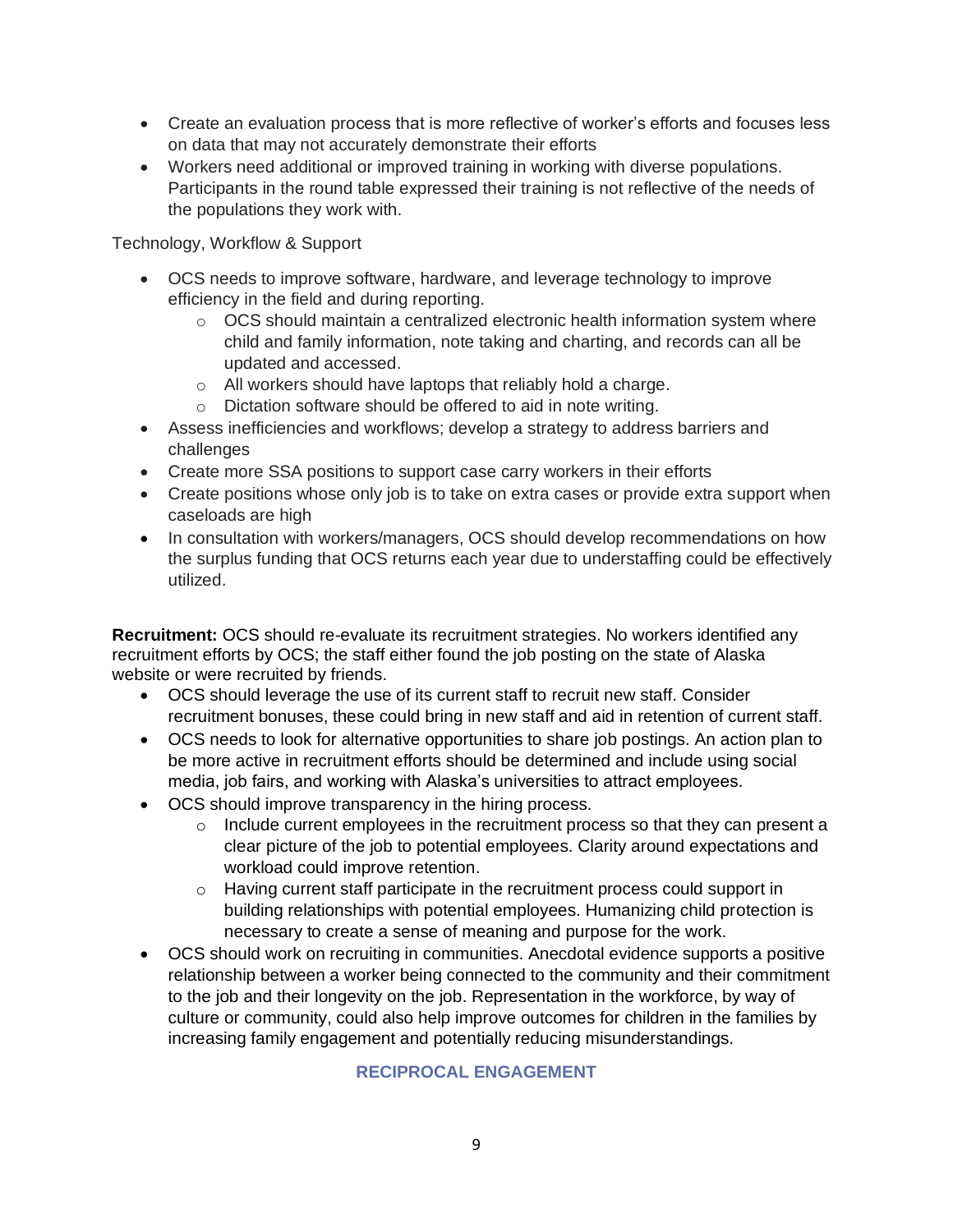It is the intent of the Citizen Review Panel to not just gather information from stakeholders and produce a static report, but to share information gathered with community stakeholders, legislative bodies, as well as other interested entities. Reciprocal engagement with communities should be conducted with a focus on identifying and encouraging the implementation of solutions to these challenges.

All participants in the 2022 CRP OCS Round Table discussions will be provided with a copy of the summary report. The round table report as well as the 2021-2022 CRP Annual Report will be sent to the OCS Director, DHSS Commissioner, and the Governor of Alaska. Both reports will be posted on the CRP website for public access.

## FINDINGS AND CHALLENGES

- By narrowing focus to the issue of child welfare worker retention, the CRP had the opportunity to take a more targeted approach to reciprocal engagement.
- The CRP was able to connect with workers in a new way this year by designing round table discussions that utilized an online format.
- Hosting round table discussions independent of OCS with only frontline workers present allowed authentic engagement and honest responses from participants
- Participants appreciated the opportunity to share their experiences and workers reported a desire to be involved in finding a solution to the retention issue.
- Capacity continues to be a challenge faced by the Panel.
- Due to their focus on the round table discussions, the CRP did not have the capacity to attend any Tribal/State compact meetings.

## RECOMMENDATIONS

- CRP should establish a plan to engage with the Tribal/State compacting system.
- CRP requests OCS share the round table report, and their response on how they will utilize the report, with all OCS staff.
- CRP requests OCS share the CRP Annual Report, and the OCS response to the annual report, with all OCS staff.

## **PUBLIC OUTREACH**

The Alaska Citizen Review Panel is a mechanism for meaningful public participation in child protection policy and practice. With public outreach as a principal CRP function, the panel is an opportunity for Alaska residents to engage in a public process to assist the child protection system in being more responsive to needs at the community and statewide levels. In order to be a relevant resource in communities across the state, new and more robust techniques of public outreach should be identified and implemented. Public outreach methods should be refined to be culturally responsive to the needs and wants of families, support systems, partner agencies and communities throughout Alaska. The public outreach conducted by the panel should include both passive mechanisms (website) and active mechanisms (site visits, stakeholder meetings, community events) that are accessible to panelists statewide and year-round.

## FINDINGS AND CHALLENGES

• The 2021-2022 Citizen Review Panel was composed of 9 members, meeting recent state regulations around panel size.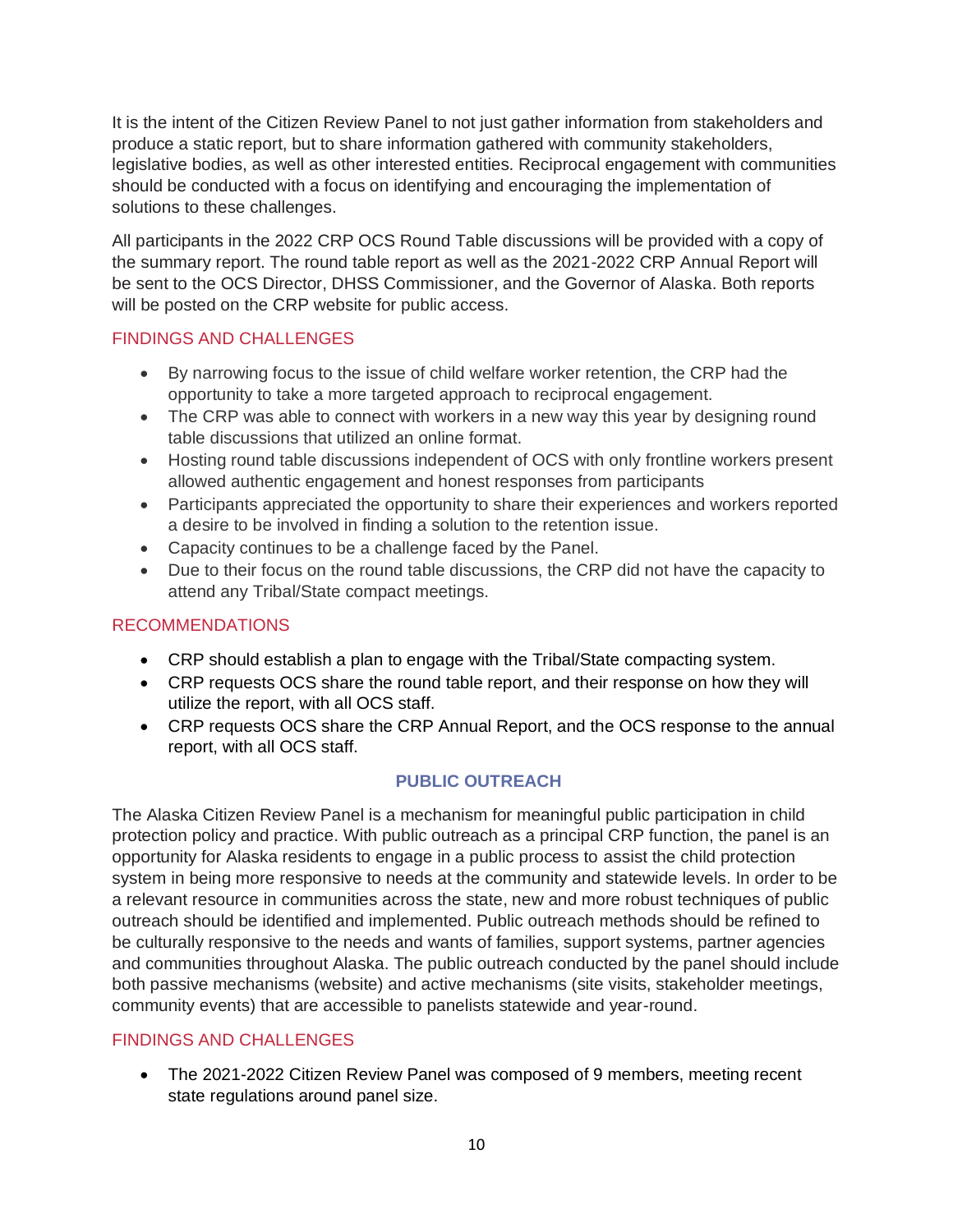- Regional diversity was a focus as the CRP filled open seats for 2021-2022.
- CRP updated their practices following the State of Alaska's Open Meetings Act (AS 44.62.310-.312)
- The CRP website has been updated to be a relevant resource for stakeholders.
	- o Additional updates pending year-end funds request
- CRP updated policies and procedures around the Panel membership application.
- Capacity of Panel members and contractor's budget prohibited all outreach goals to be met this year.

## RECOMMENDATIONS

- CRP further refines compliance with the Open Meetings Act.
- CRP establishes a plan to continue engaging with communities, legislators, and other stakeholders.

## **COLLABORATIVE RELATIONSHIP WITH OCS**

The State of Alaska's Office of Children's Services mission states that "The Office of Children's Services works in partnership with families and communities to support the well-being of Alaska's children and youth. Services will enhance families' capacities to give their children a healthy start, to provide them with safe and permanent homes, to maintain cultural connections and to help them realize their potential." The Citizen Review Panel recognizes the shared elements of the OCS mission with the work of the CRP.

The Alaska CRP also recognizes that to best support Alaska's children and families that are navigating the child welfare system, the CRP needs to foster and maintain a relationship with OCS. This includes developing relationships with both individual leaders and staff to create an institutional understanding of the shared priority of supporting families and protecting Alaska's children.

## FINDINGS AND CHALLENGES

- The CRP appreciates OCS being open to relationship building and working cooperatively.
- OCS provided reports and documents which assisted in the development of the round table discussions.
- OCS collaborated on the development of the round table discussions, including sending emails to workers introducing the CRP project.
- Participation in round tables may have been limited due to the Panels' inability to communicate directly with OCS workers.
- OCS leadership attended monthly and quarterly meetings and responded to requests for debriefing on OCS related topics throughout the year.
- There continues to be a lack of awareness among OCS workers about the CRP. Increased awareness could increase participation when the CRP conducts site visits or hosts round table discussions in the future.
	- $\circ$  The CRP appreciates the offer from OCS in their response to the 2020-2021 Annual Report that stated they could collaborate with the CRP to publish article(s) authored or co-authored by the Panel in their monthly newsletter. The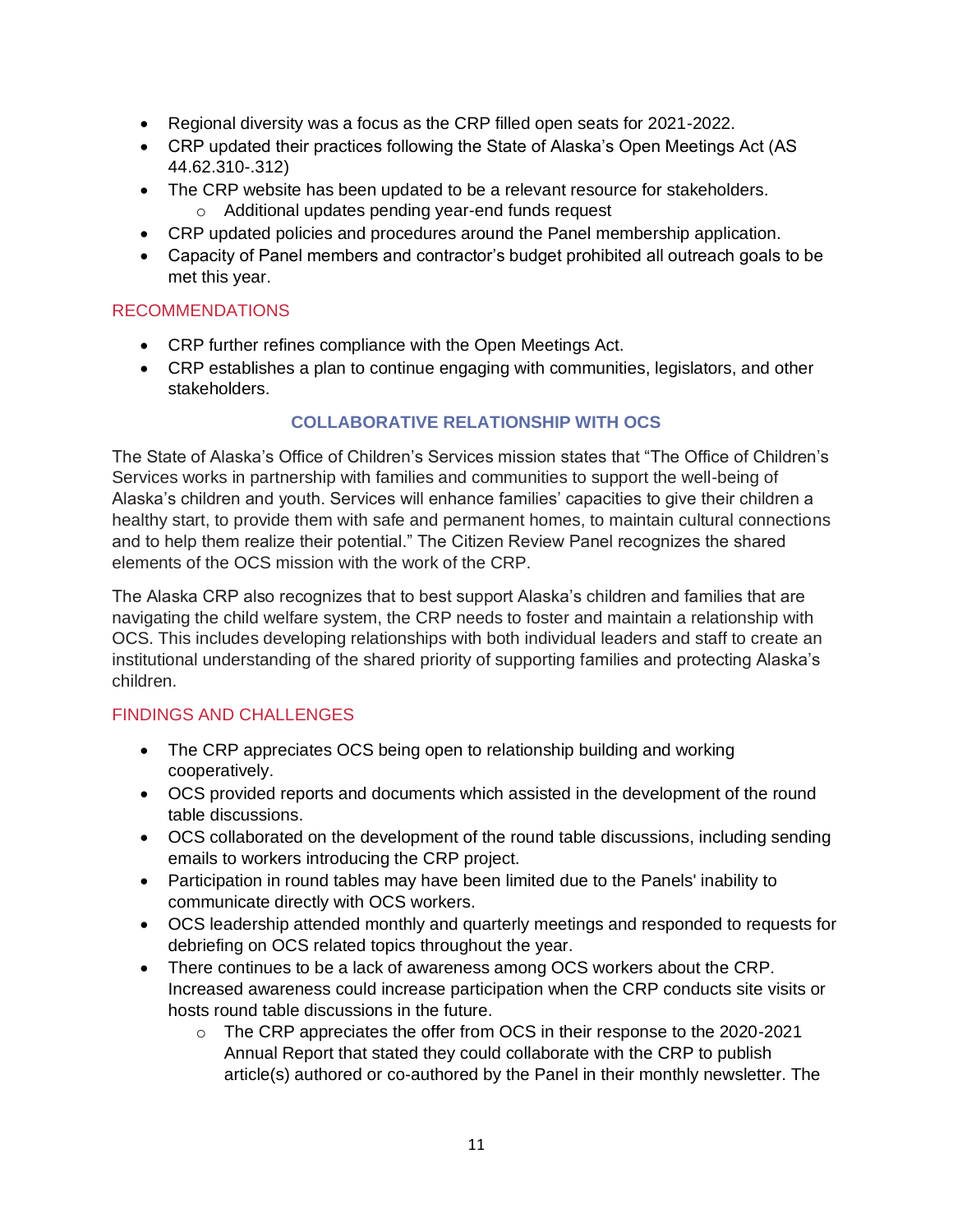CRP is considering that offer and will look for opportunities with capacity to collaborate on the newsletter in the future.

• The CRP was previously supported by a contractor budget of \$100,000. That budget was reduced to \$75,000 in FY21 and \$80,000 in FY22. Budget issues prevented completion of some work plan tasks and prevented Panel members from attending the 2022 national CRP conference. The CRP notes and appreciates that OCS has shared the avenues by which the CRP can request an increase budget at the end of FY22 and on the process for increasing the budget in FY23.

## RECOMMENDATIONS

- OCS fully funds the contract for coordination services that support the work of the CRP.
	- $\circ$  Panel size has increased to meet state regulations which increases costs related to administrative activities, funding should be reflective of those changes.
	- o A more robust travel budget is needed to allow Panel members to conduct in person site visits, and attend the national conference, Annual Meeting and Annual Retreat.
- OCS works toward increasing awareness of the CRP among OCS workers to facilitate opportunities for collaboration between OCS and the CRP.
- CRP and OCS should work together to identify methods that would allow a pathway for direct communication between the CPR and OCS workers.
- The CRP and OCS should continue to work together collaboratively while maintaining the autonomy of the CRP.

## **CRP EDUCATION AND DEVELOPMENT**

For the Citizen Review Panel to conduct effective and impactful work it is tantamount that the panelists are aware of industry best practices, relevant legislation and public policy topics at the state and federal levels and share this knowledge with fellow panel members and community stakeholders. The CRP recognizes the value of existing resources at both the state and national level and seeks to include expertise from these resources in CRP discussions, activities, and recommendations. Individual panelists are encouraged to pursue their own subjects of interest and share information gleaned with their fellow members of the CRP.

The Panel may instruct the CRP Coordinator to research topics of interest. This year, the topic of worker retention was identified as a focus for the CRP. At the request of the CRP, a practicum student with the Social Work Department at The University of Alaska, Fairbanks conducted a literature review on the past 15 years of child welfare worker retention related research. The CRP also reviewed OCS annual staff surveys, exit surveys and longevity study findings.

### FINDINGS AND CHALLENGES

- The literature review and the round table discussions gave the CRP a better understanding of the challenges faced by Alaska's frontline child welfare workers and by the child welfare system as a whole.
- The CRP was not sufficiently funded to allow Panel members to participate in the National Citizen Review Panel Conference. That national conference is an important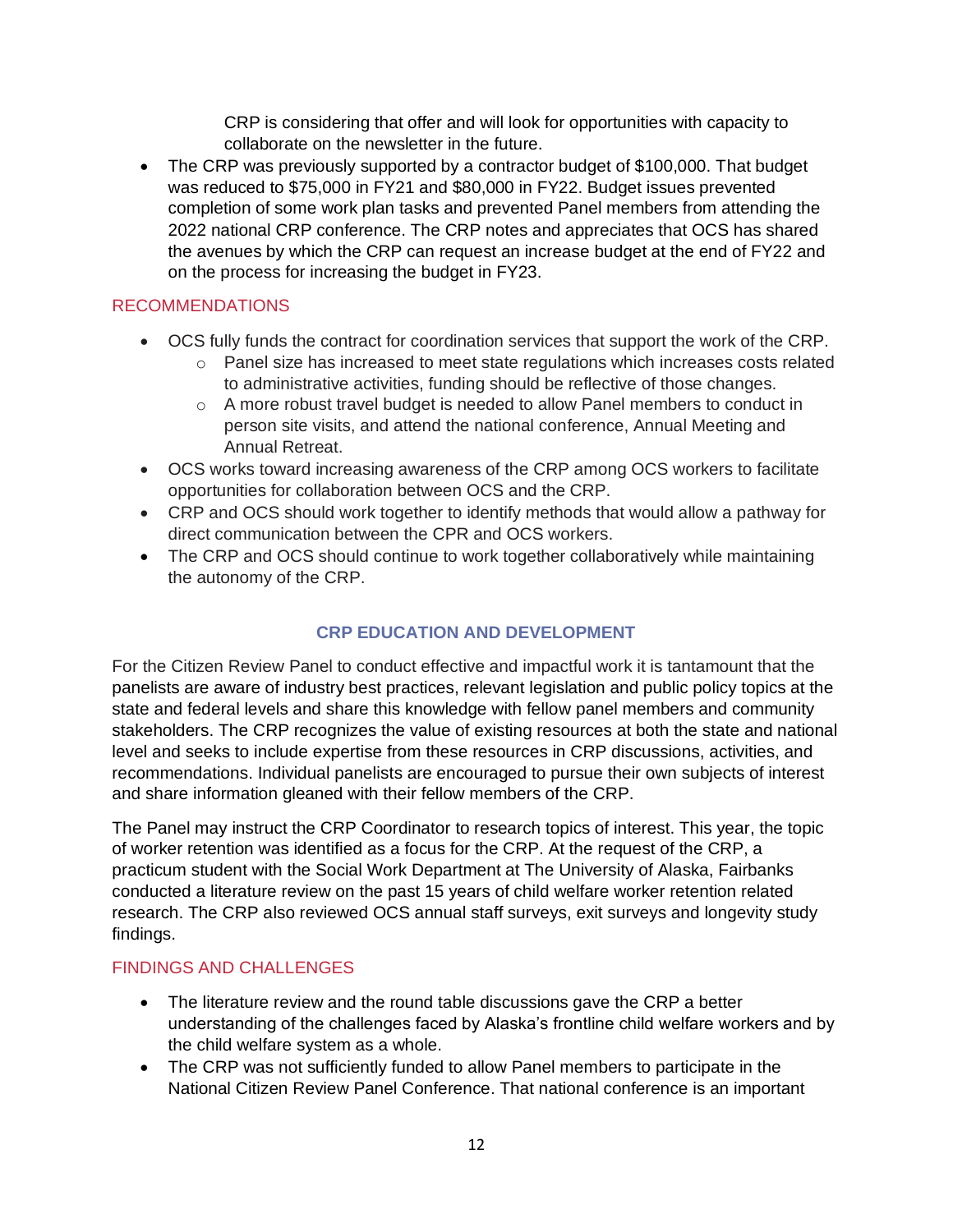educational opportunity to connect with other CRP's and gain an understanding of industry best practices.

- In lieu of in-person attendance, the CRP developed a slide presentation on the Alaska CRP to be shared by organizers of the National Citizen Review Panel Conference held in May 2022.
- There is a lack of clarity around the role and expectations of the CRP from the federal level.
- It is difficult to find information on how the CRPs in other states operate and are structured.
- Lack of capacity prevented the CRP from obtaining training on advocacy skills.

## RECOMMENDATIONS

- CRP has a dedicated meeting with OCS leadership to find out what they would like the role of the CRP to be, how the CRP could help them improve OCS and to hear their perspective on how the CRP could be more effective.
- CRP becomes better educated and equipped to be advocates for the child welfare system.
	- $\circ$  The CRP needs more resources in order to increase capacity for advocacy.
- OCS identify key stakeholders that could advocate for OCS around retention.
- To ensure consistency in funding, the CRP coordination/support services contract should be a line item in the budget.
	- $\circ$  CRP will make a formal letter of recommendation to the Commissioner about the CRP being a line item in the budget.
	- o CRP recommends the OCS Director formally request the CRP be a line item when developing their budget.
	- o CRP should advocate legislatively as needed to ensure the CRP budget becomes a line item.

## **CONCLUSION**

The CRP Annual Report is a public document and is distributed to all state legislators, the Office of the Governor of Alaska, the office of the Department of Health and Social Services Commissioner, and OCS leadership. It is accessible to the public on the CRP website: [www.CRPalaska.org](http://www.crpalaska.org/)